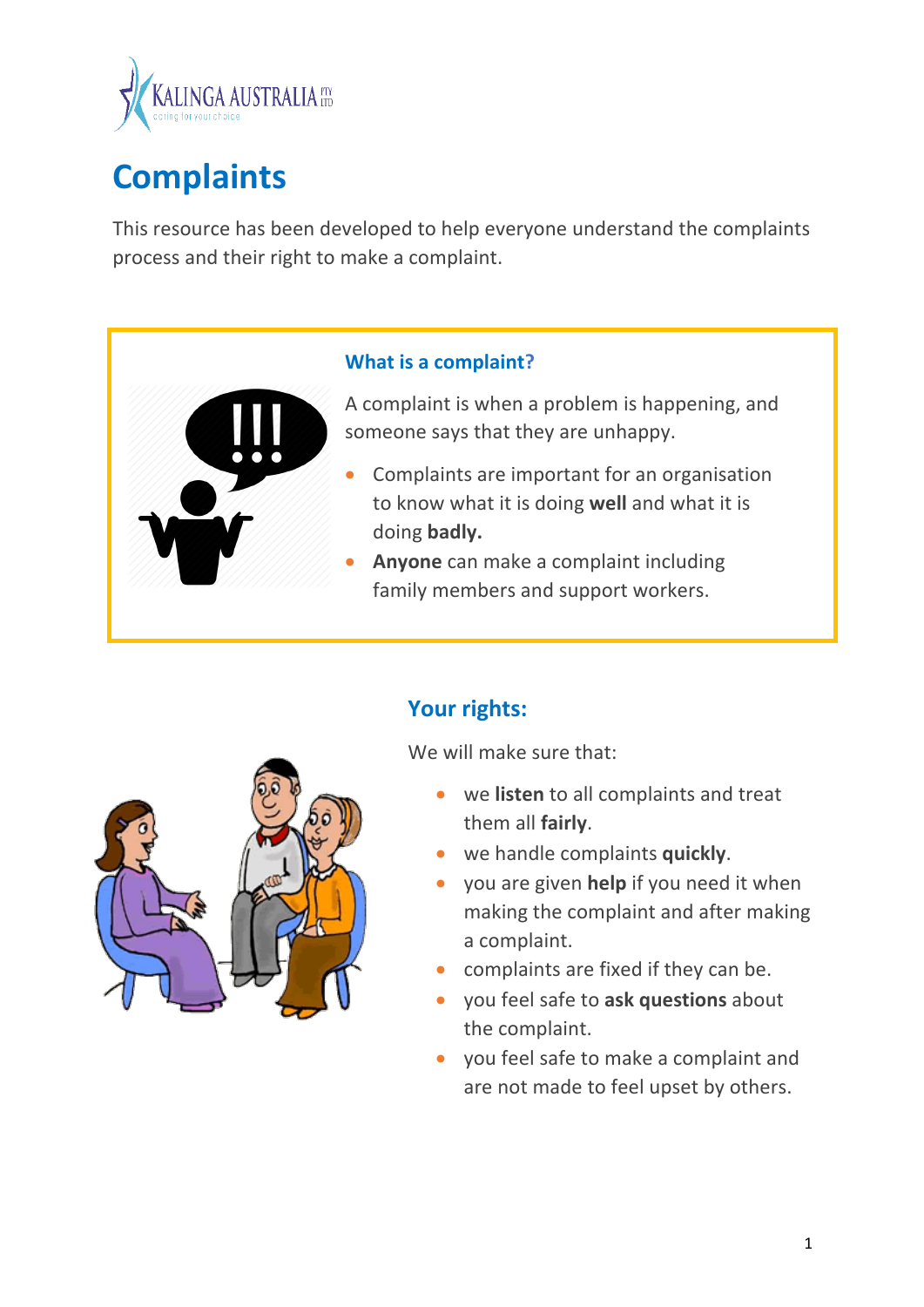



You have the right for your complaint to be treated equally to all other complaints no matter:

- who you are.
- where you live.
- whether you are a man or a woman.
- what job you have.
- what language you speak.
- whether you have a disability.
- what your religion is.
- whether you are rich or poor.



When you make a complaint Kalinga Australia will make sure that:

• what you say is being kept a **secret**.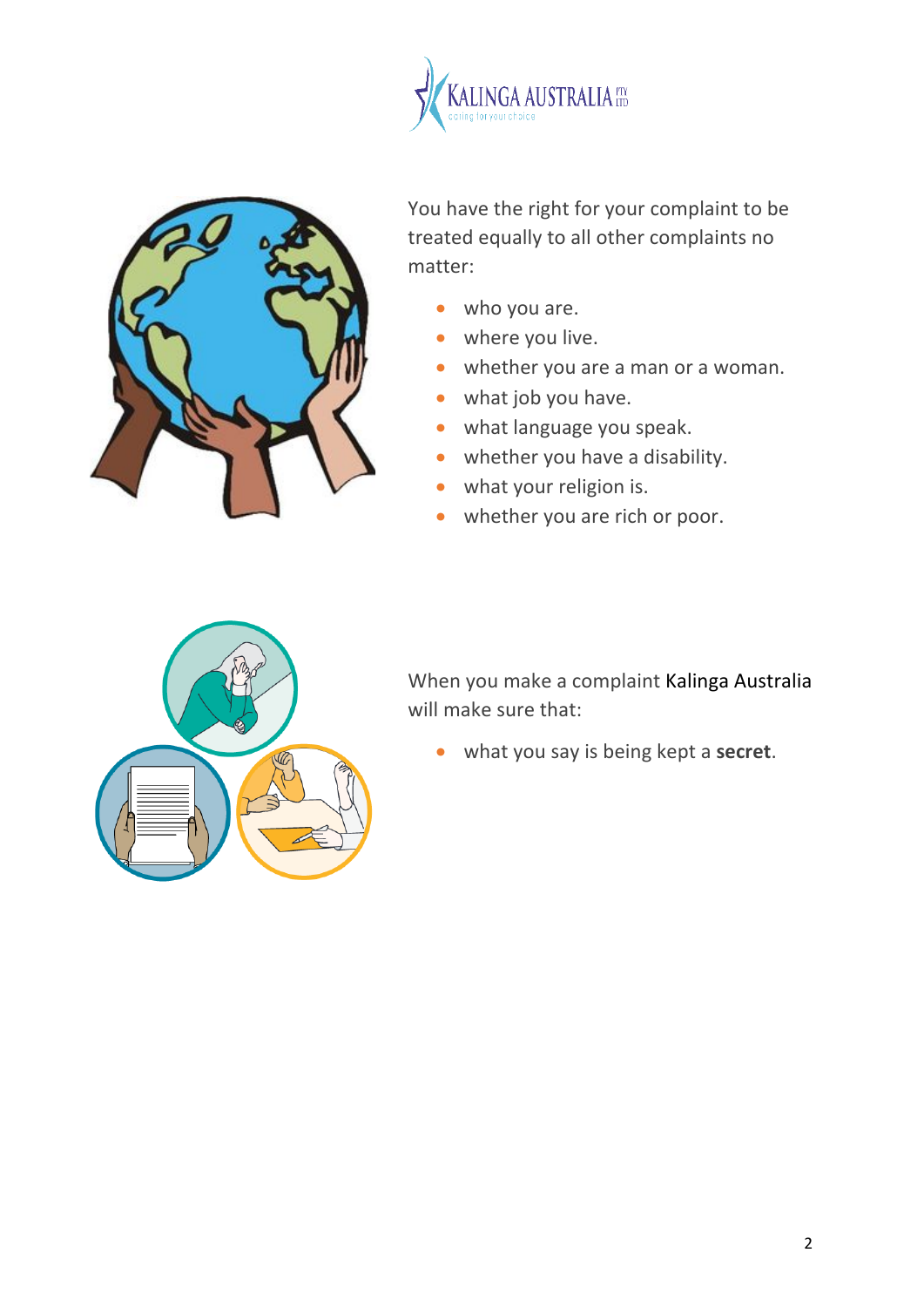



### **How to make a complaint**

- **write** down what has happened so that you can remember clearly.
- write down as much as you can remember to help with the complaint.



## **Seeking help**

If you are not sure how to make a complaint or you are feeling worried:

- you can talk to one of our staff members who you know and **trust**.
- you can talk to someone you can trust such as a family member or aedvocate.
- you can ask that person to **help you** to make the complaint if you don't feel happy making the complaint yourself.

### **Who to make a complaint to:**

• you can make a complaint by speaking to the person or by writing an email or letter to: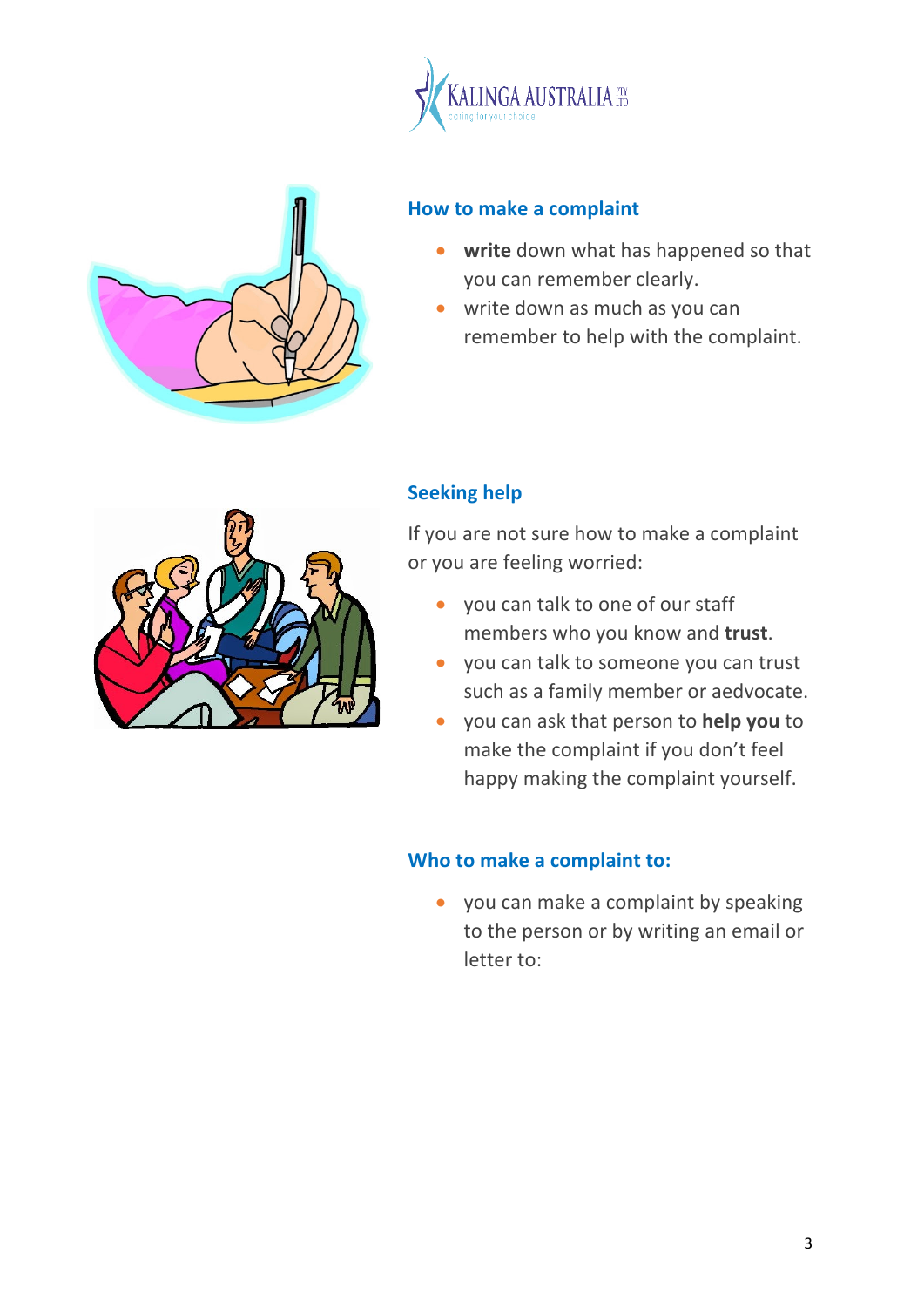

- o the staff member you were with at the time.
- $\circ$  the boss of that staff member.
- o Edwin Camporedondo the Managing Director of Kalinga Australia.
- o the boss of the organisation.
- you can write a complaint and send it to PO Box 142 Dickson ACT 2602.
- you can ring up and make a complaint on (02) 6156 4276.
- if you don't want them to know who made the complaint you can make a secret complaint by emailing admin@kalingaaustralia.com.au

### **Managing complaints**

- The staff member will say the complaint back to you to make sure that they **understand** your complaint.
- They will tell you what they will do to fix the problem and tell you how long it will take.
- They will **apologise** when things have gone wrong.